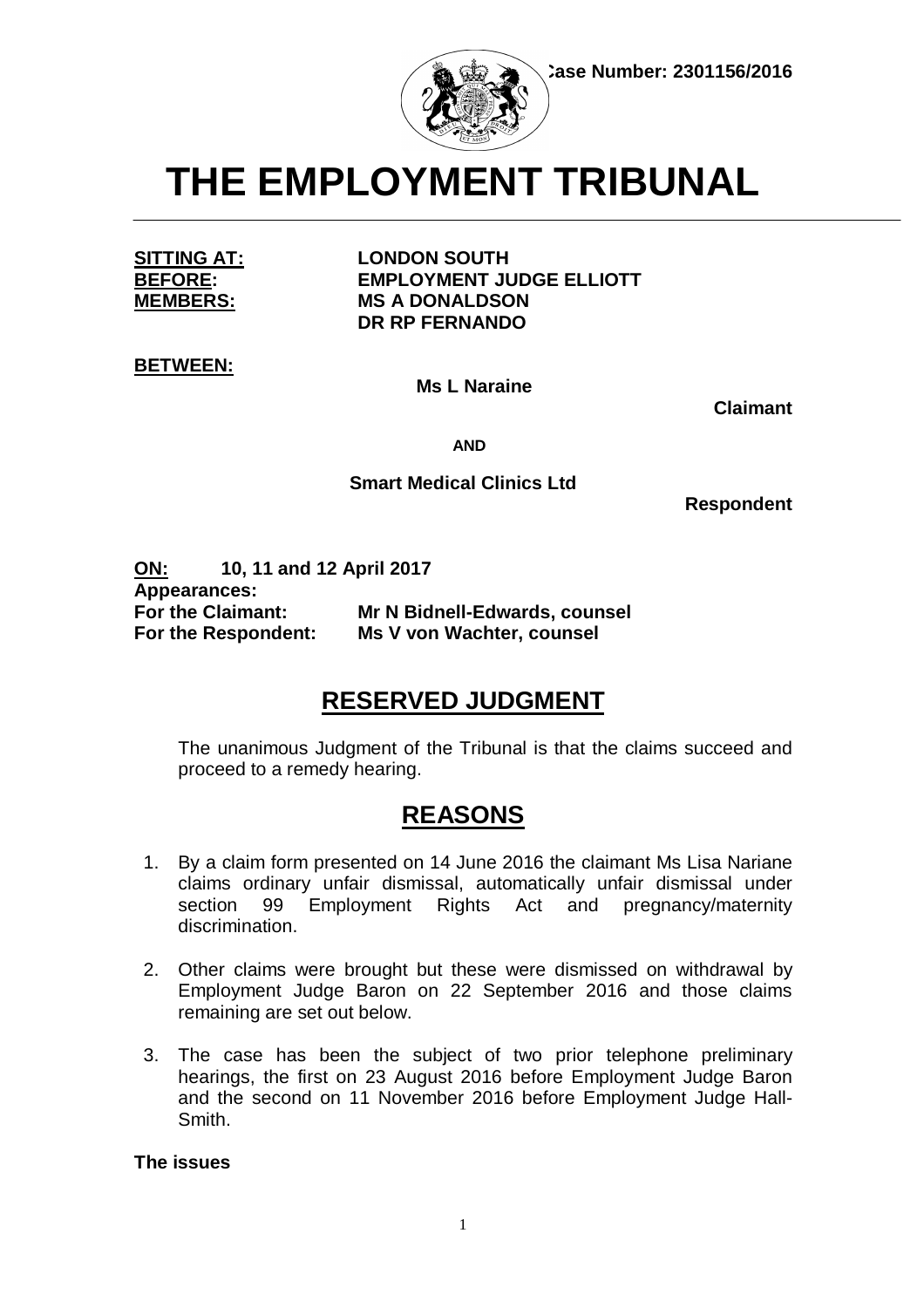- 4. The outline issues were confirmed at the second preliminary hearing before employment Judge Hall-Smith on 11 November 2016 as follows:
	- a. A claim of ordinary unfair dismissal under section 98 of the employment rights act 1996 (ERA).
	- b. A claim of automatically unfair dismissal under section 99 ERA.
	- c. A claim of unfavourable treatment under section 18 of the Equality Act 2010.
- 5. The parties were ordered to agree a list of issues no later than 9 December 2016 and to ensure that there were sufficient copies of the agreed list of issues available for use by the tribunal at this hearing. The agreed list of issues was sent to the tribunal on 20 December 2016 and we used this as our starting point to confirm the issues with the parties at the commencement of this hearing. The issues were:
- 6. On what basis did the claimant's employment terminate e.g. by mutual consent, the claimant's resignation or dismissal for gross misconduct or in the alternative some other substantial reason for breakdown in the relationship. The respondent admits dismissal. There is a dispute of fact as to the effective date of termination (EDT). The conduct relied upon is that the claimant had a conversation which was overheard that she had no intention of returning to work and this was said to be a betrayal of trust and she was no longer prepared to act in the best interests of the respondent.
- 7. On what date did the claimant's employment terminate? The claimant's pleaded case is that her employment terminated on 16 March 2016 on receipt of her P45 or 24 March 2016 when she received an explanation of the P45. The respondent's case is the termination was on 1 May 2015 during a telephone conversation between the claimant and Mr Parker in which he told her that her employment was terminated but he would continue to pay SMP until 31 January 2016. The respondent's case is that the EDT was 31 January 2016.
- 8. If the claimant was dismissed? Can the respondent demonstrate a potentially fair reason for the dismissal in accordance with section 98(1) ERA? Specifically (i) was the reason one of conduct? (ii) If the circumstances giving rise to the dismissal of the claimant did not amount to misconduct, did they amount to some other substantial reason of a kind to justify the dismissal of the claimant?
- 9. Was the dismissal of the claimant fair having regard to the reason shown by the respondent in accordance with section 98(4) ERA specifically - did the respondent act reasonably in the circumstances (including but not limited to the size and administrative resources of the respondent, in treating the reason as sufficient for dismissing the claimant or should an alternative sanction, if at all, have been imposed?
- 10. If the dismissal was unfair, did the claimant contribute to the dismissal by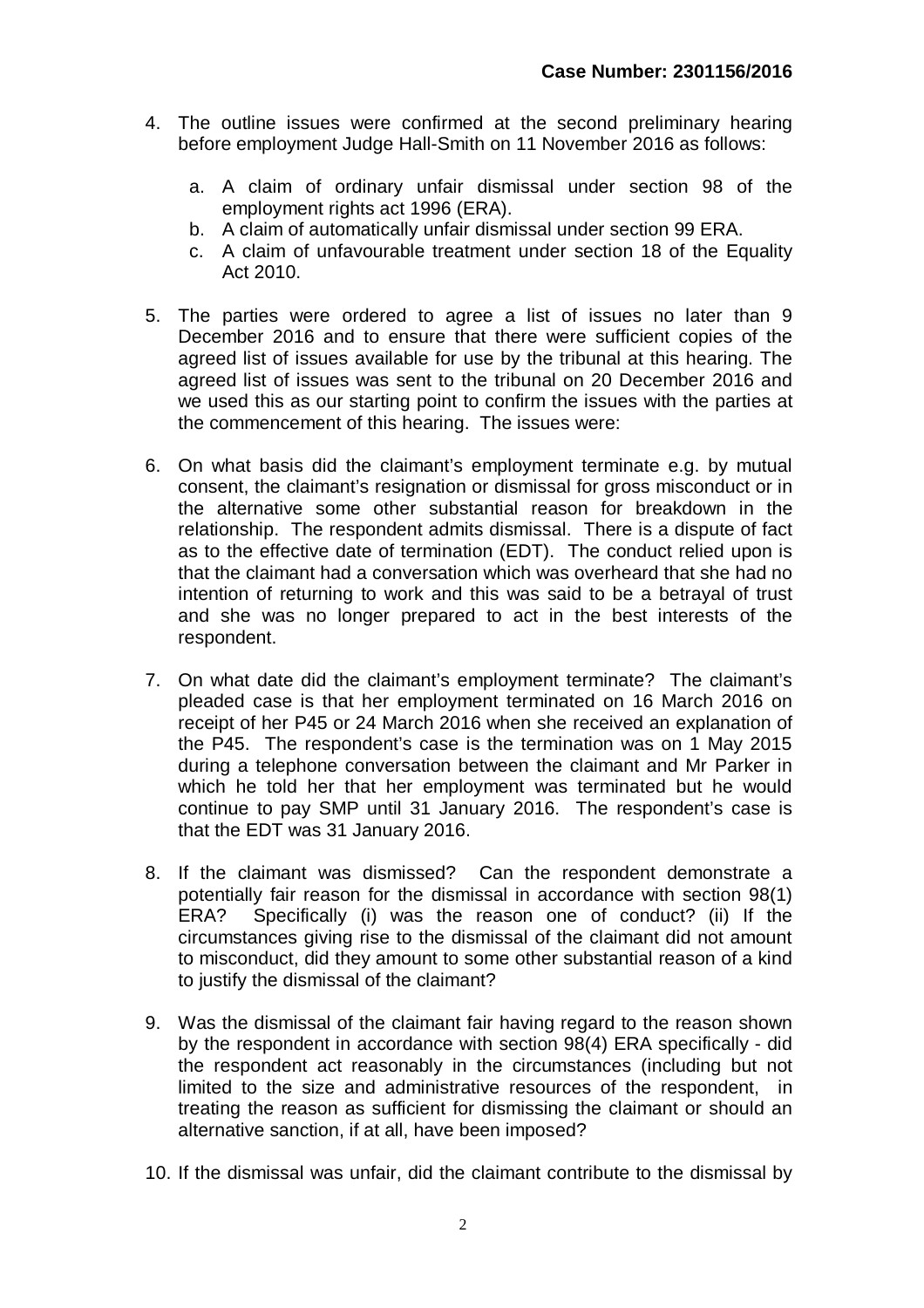culpable conduct? This requires the respondent to prove, on the balance of probabilities, that the claimant actually committed the misconduct alleged.

- 11. Does the respondent prove that if it had adopted a fair procedure the claimant would have been fairly dismissed in any event? And/or to what extent and when?
- 12. Under section 99 ERA, was the principal reason for the claimant's dismissal related to her pregnancy and/or maternity leave, specifically (i) was the claimant dismissed due to matters connected to her maternity leave? (ii) was the dismissal solely in consequence of the claimant's maternity leave?
- 13. Under section 18 of the Equality Act 2010 (EqA) was the claimant treated unfavourably because of pregnancy and/or maternity leave. The act of unfavourable treatment relied upon is her dismissal.
- 14. Are the claims within time? If not, does the claimant prove that there was conduct extending over a period which is to be treated as done at the end of the period? Is such conduct accordingly in time? Was any complaint presented within such other period as the employment Tribunal considers just and equitable? For the unfair dismissal claim was it reasonably practicable to present the claim within time and if not did the claimant present the claim within such further period as the tribunal considers reasonable?
- 15. In their agreed list of issues the parties had not identified the claimant's start date as an issue for the tribunal. It became clear at the end of day one of the hearing that this clearly was an issue for the tribunal as the parties were not in agreement as to the claimant's start date. There were implications for this as to whether, once we had made a finding as to the effective date of termination, the claimant had sufficient service to claim unfair dismissal. We therefore identified this as an issue and ordered disclosure of documents relevant to that issue, for the start of day two of the hearing.
- 16. Did the respondent unreasonably fail to comply with the ACAS Code on Disciplinary and Grievance Procedures 2015?

## **The claimant's application to amend the list of issues**

- 17. The agreed list of issues had been sent to the tribunal on 20 December 2016 in compliance with the Order of Employment Judge Hall-Smith. It was at pages 43-45 of the bundle. There had been no application, subsequent to the list of issues, to amend it. The claimant has had legal representation throughout.
- 18.The claimant sought on the morning of the first day of the hearing to add to the list of issues. She wished to add as acts of unfavourable treatment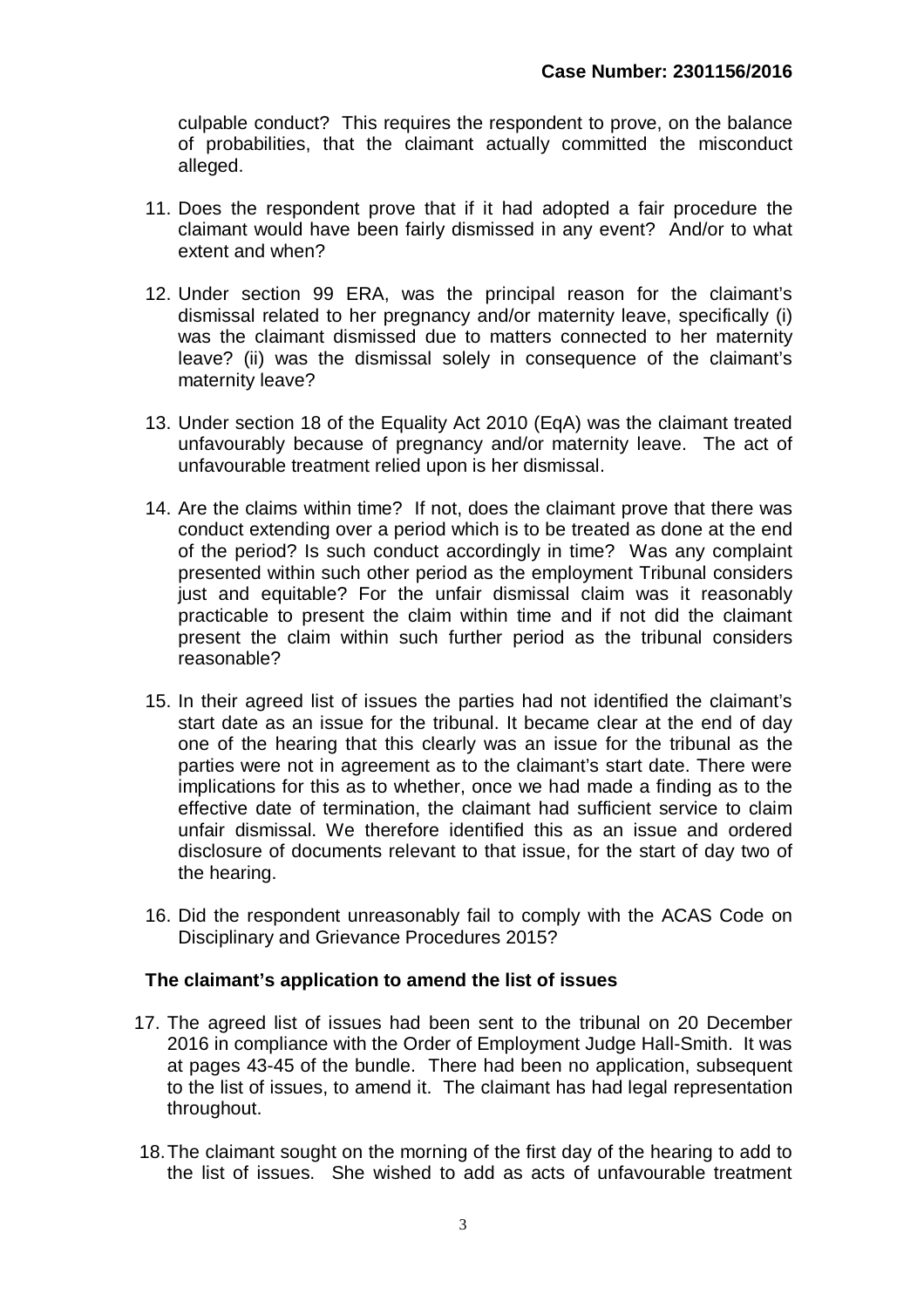under section 18 EqA a number of comments allegedly made by Mr Parker and his attitude towards her absences. The matters the claimant wished to add to the list of issues were that: (i) on 19 February 2015 she was told she would not receive payment for her antenatal appointment as it was just an opportunity for the claimant to go and see and get kisses from her boyfriend; (ii) a conversation on 1 May 2015 where Mr Parker told the claimant she would get no more money out of him and that calling him was annoying him; (iii) an email on 24 March 2016 explaining her dismissal; (iv) the respondent asking the claimant to pay to change the locks and (v) Mr Parker criticising the claimant for taking maternity related absences, the criticisms taking place on 19 February 2015, 1 May 2015 and 24 March 2016.

- 19.The claimant submitted that the list of issues is not very detailed and submitted that it was not very clear on both sides and there was no prejudice to the respondent. These matters were in the ET1 and are referred to in the claimant's witness statement and have been denied in the ET3 and in the respondent's witness statements.
- 20.The respondent said that looking at paragraph 8 of the Grounds of Complaint the claim was for "financial detriment and dismissal" (bundle page 14-15), at the telephone preliminary hearing before Employment Judge Baron on 23 August 2016, paragraph 6.3 relies upon "financial detriment and dismissal" (bundle page 30). The respondent submitted that there has been ample opportunity for the claimant to say what detriment (or unfavourable treatment) she relied upon and it was unacceptable on the first day of the trial to seek to change that.
- 21.The respondent accepted that most of the points had been dealt with in the witness statements but not as specific heads of claim and the respondent may need to consider whether they needed to expand on their witness evidence if this amendment was permitted. The allegation that there was criticism for taking maternity related absence was, on the respondent's submission, a new head of claim and it should not be allowed unless the respondent has chance to respond appropriately. What had been regarded as tangential was now said to be a head of claim.
- 22.In reply the claimant relied upon paragraph 15 of the ET1 Grounds of Complaint in support of the claimant's application which raises the factual matters relied upon. The claimant also said that any application for a postponement was disproportionate and no further evidence would be needed.
- 23.The respondent then pointed us to the heading on page 15 of the bundle, ET1 paragraphs 11-20 which was given the heading "Background".
- 24.We considered the nature of the amendment and the timing and manner in which it was made. We took the view that the amendment was not minor. It expands the issues for determination in a manner that had not been envisaged by the respondent prior to day 1 of the hearing. The parties,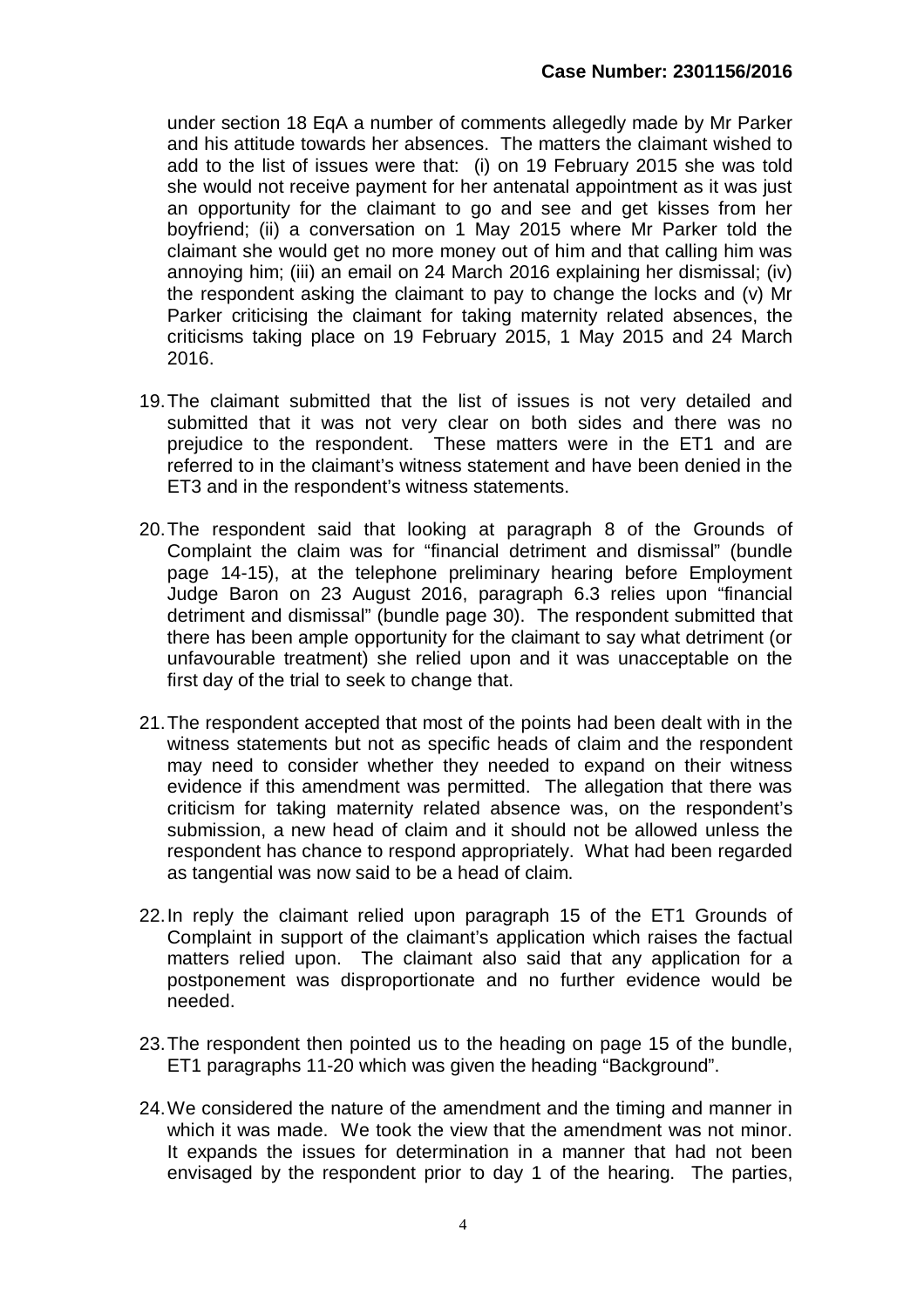who have been legally represented throughout, were ordered by Employment Judge Hall-Smith to agree a list of issues, which they did as at 20 December 2016. No subsequent application was made until today to amend that list of issues.

- 25.We considered that there was reference to these matters in the pleadings. It was notable that it was referred to in the ET1 under the heading "Background" which practitioners in discrimination law know, does not consist of the matters relied upon, but is there to paint the picture for the tribunal. The claimant had been clear in the ET1 and at a preliminary hearing, that the unfavourable treatment relied upon was financial detriment and dismissal and not comments and attitude.
- 26.We considered it highly relevant that these matters had not been included in the agreed list of issues drafted with the benefit of legal representation.
- 27.On the balance of injustice and hardship, we agreed with the respondent that if these matters were relied upon as distinct acts of unfavourable treatment upon which we were required to make findings of fact, that they may wish to revise their witness statement with more detail or precision on each specific matter now relied upon. The respondent may have wished to call other witnesses who may have overheard what was alleged to have been said by Mr Parker. We considered that it was disproportionate to grant a postponement in order that the statements could be revised and amended at this late stage.
- 28.The importance of an agreed list of issues is that it allows parties to know what case they have to prepare and in particular what they need to address in witness evidence. It has been open to the claimant since December 2016 to say that she wished to rely on these matters and she did not do so until the start of the hearing.
- 29.We therefore unanimously refused the application to add to the list of issues.

## **The applications to add additional documents**

- 30. The claimant applied to introduce on day 1 a copy of her pregnancy risk assessment. The respondent opposed to the application. At point 10 of the risk assessment under the heading "stress at work", we noted an entry that the claimant said she had experienced stress associated with time off for her antenatal appointments and we therefore considered that this was a document that might assist us in our findings and we agreed to the introduction of this document, despite having had no satisfactory explanation as to why it had not previously been disclosed.
- 31.The claimant also sought to introduce a further email which was also opposed by the respondent. We were given no explanation as to why this document had not been disclosed earlier. We refused the introduction of this document.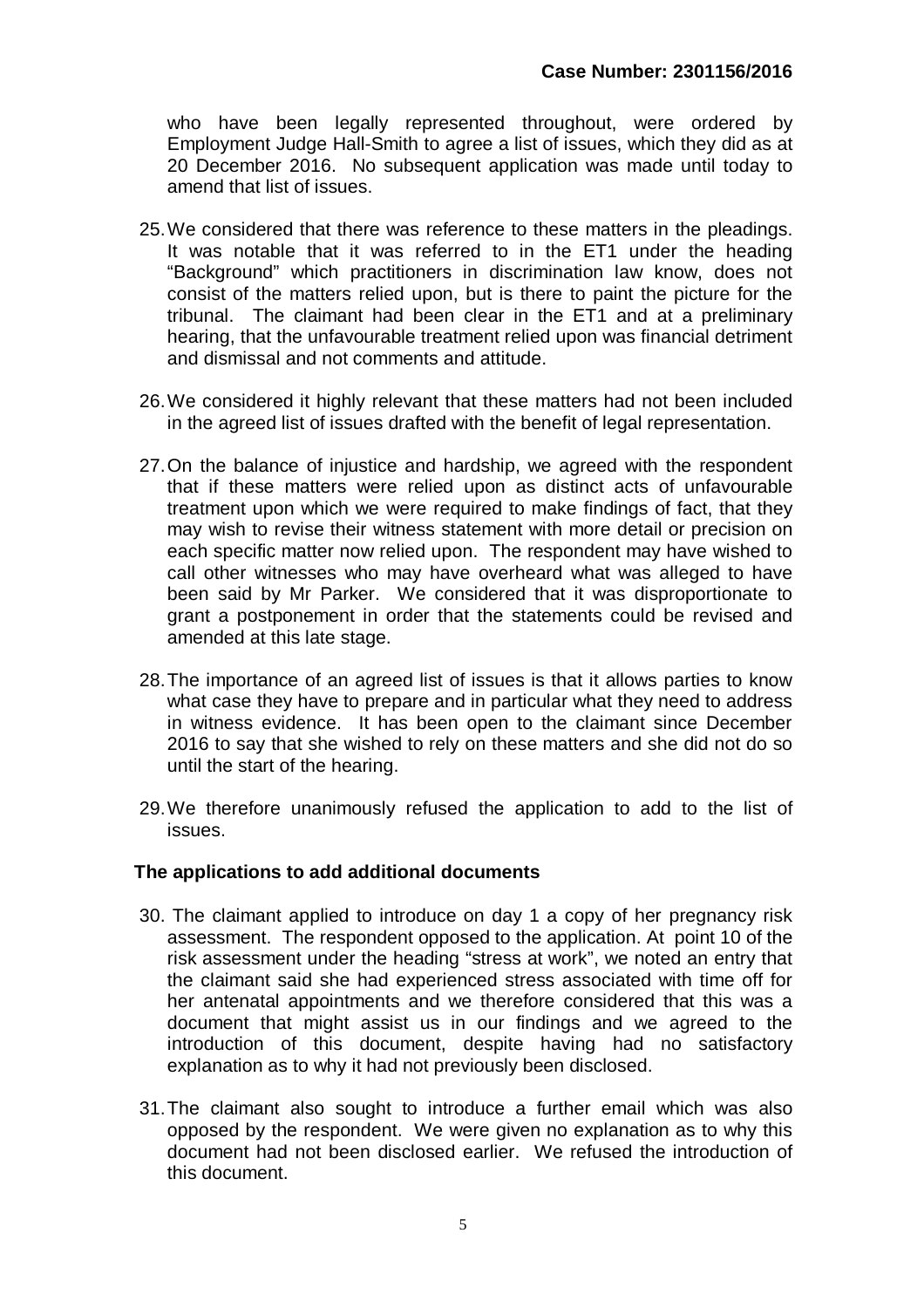32.The respondent applied on day 2 to introduce a letter from HRMC to the respondent dated 26 July 2015 regarding the claimant's SMP. It was not clear how this would assist us in deciding the issues before us and the claimant objected to its introduction. It was not a letter the claimant had previously seen. We refused the respondent's application.

#### **Witnesses and documents**

- 33.We heard from the claimant.
- 34.For the respondent we heard from (i) Mr Mike Parker, the Chairman and CEO, (ii) Ms Anjana Odedra, Practice Manager and claimant's line manager, (iii) Dr Katherine O'Brien, a GP and (iv) Dr Michael Spira, Medical Director.
- 35.We had a witness statement from Mr Gerard Barnes, Finance Director, who was not called. We could therefore only attach a limited amount of weight to this statement.
- 36.There was a bundle of documents of about 127 pages. On day 2 we had a supplemental witness statement from Mr Parker with a further 56 pages of documents pursuant to the Order for disclosure that we made on day 1, 10 April 2017. We also had from the claimant a 10 page contract of employment with Westover Medical Ltd.
- 37.We had written submissions from both parties to which they spoke. The submissions are not replicated here but were fully considered along with any authorities referred to, even if not expressly referred to below.

## **Findings of fact**

#### The claimant's start date in employment

- 38.The claimant commenced work with Westover Medical Ltd, a private medical practice, on 21 February 2011. We saw her contract of employment which was introduced on day 2 of the hearing. Her commencement date was stated in that contract to be 21 February 2011. She was appointed as a receptionist at a clinic in Notting Hill.
- 39.The claimant subsequently moved to the clinic in Wandsworth which was her place of work until the termination of her employment with the respondent.
- 40.Westover Medical Ltd became insolvent. It was the subject of a winding up order made in the High Court on 27 February 2014. The claimant concedes that Regulation 8 of TUPE applies, such that there was no TUPE transfer of the claimant from Westover to the respondent.
- 41.From late 2013 Mr Parker and Mr Barnes of the respondent became aware of an investment opportunity with Westover Medical Ltd. A petition for the compulsory winding up of that company was presented on 6 December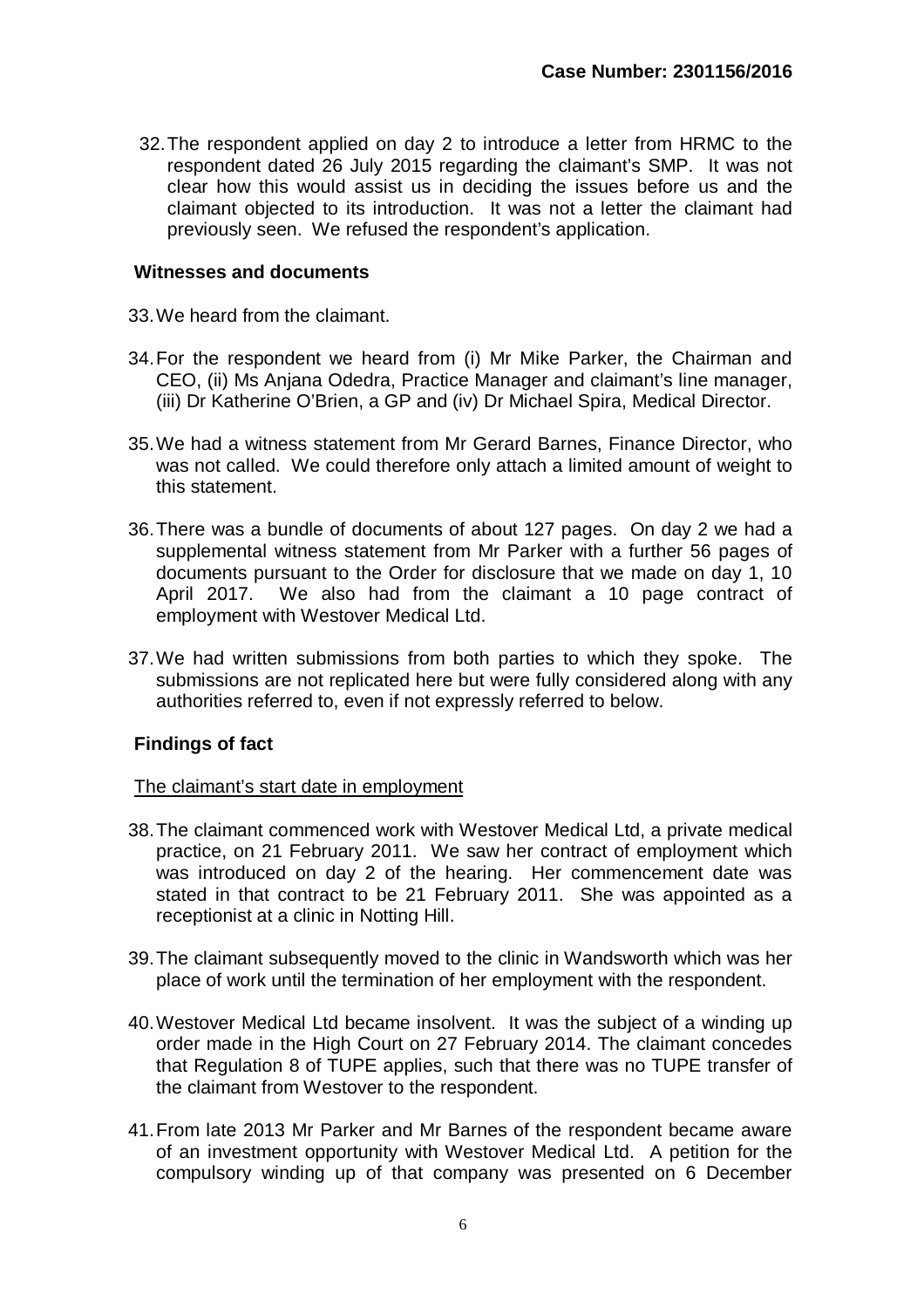2013. The company ceased trading with effect from that date. Mr Parker's evidence is that the employees of that company were made redundant from that date.

- 42.From 17 September 2013 a company owned by certain directors of the respondent, named PG London Trading Ltd, provided financial and accounting management services to Westover. PG London Trading Ltd provided payroll services and paid the claimant from September 2013 through to the termination of her employment with the respondent. The respondent was incorporated on 4 November 2013.
- 43.There was no break in the claimant's service between Westover being petitioned for winding up in December 2013 and the respondent running the business from the same premises.
- 44.The respondent, like Westover, is a private GP and healthcare company employing 35 people over two locations, Brompton Cross and Wandsworth. There are about 4 employees in Wandsworth where the claimant worked but at times, there could be only one doctor and the claimant working from those premises.
- 45.The respondent sought to argue that the claimant's period of continuous service did not commence until 1 March 2014. The respondent relies on the contract of employment at page 50 stating that no employment with a previous employer would count towards her period of continuous employment. Continuous employment is a creature of statute and not one of contractual agreement.
- 46.Mr Parker's evidence was that although PG London Trading Ltd continued to pay the claimant after Westover ceased trading (i.e. Friday 6 December 2013), somehow any payment she was receiving was categorised as a "loan" which it was "unlikely" she would have to repay. We can find no basis upon which to find that an employee is being lent money in order to provide their services. The claimant was entitled to be paid her contractual wages for providing her services as an employee and to receive at the very least the national minimum wage and not a loan. PG London Trading was the payroll provider. The claimant was providing her services to and for the benefit of the respondent. We therefore find that her period of continuous employment with the respondent commenced on Monday 9 December 2013.

## Job title and job role

- 47.The claimant's contracted hours as set out in her contract of employment, were 8:30am to 5:45pm, five days per week. Her duties involved opening and closing the practice, booking appointments, invoicing, ordering, network/marketing, staff liaison and handling of complaints. Prior to announcing her pregnancy the claimant had a good working relationship with the respondent and enjoyed her role.
- 48.There was a dispute between the parties as to the claimant's job title. The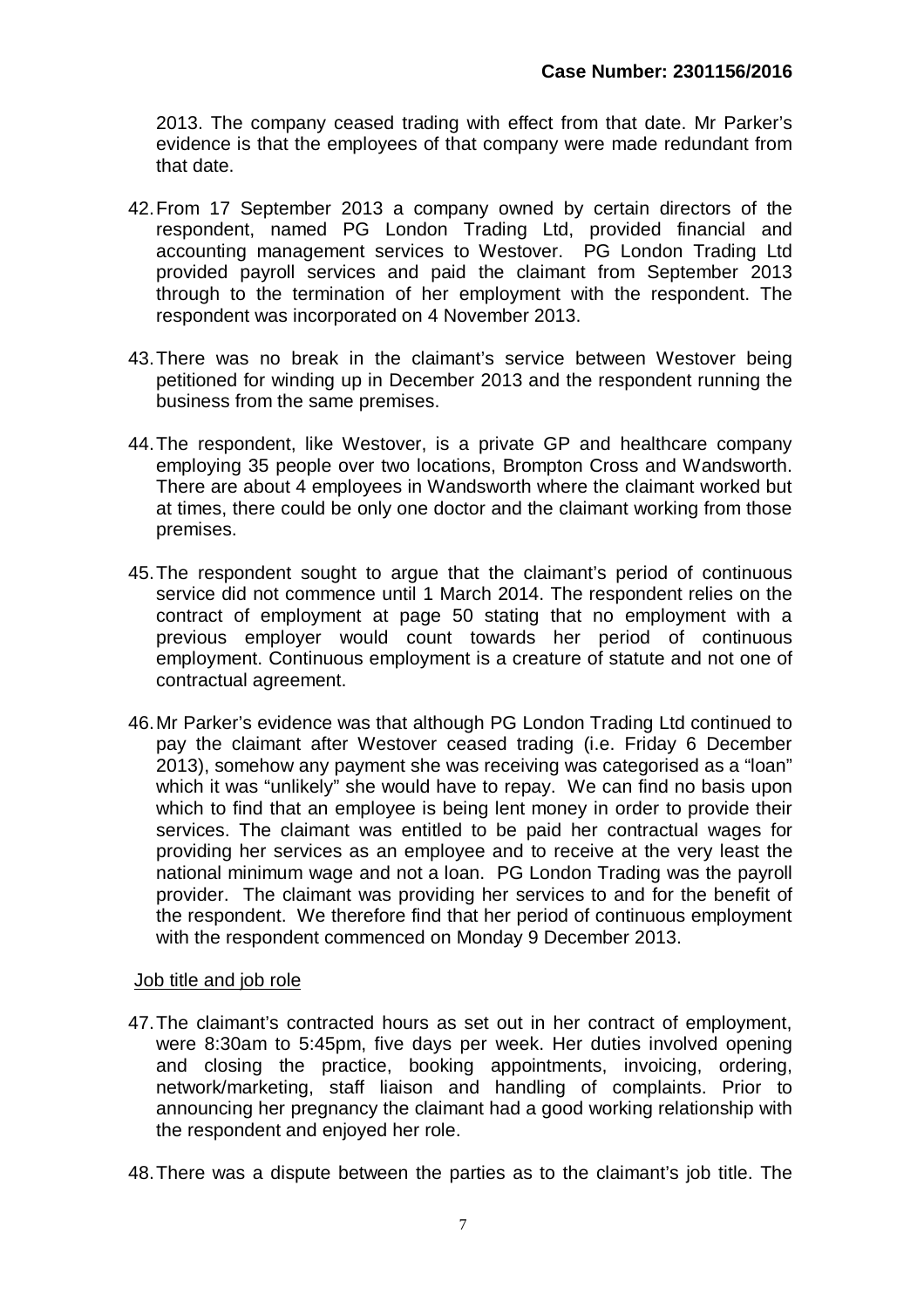claimant said she was the practice manager; the respondent said that she was a receptionist and admin assistant. The respondent said that the claimant could not be the practice manager as she did not have the necessary qualifications for CQC purposes (Care Quality Commission). We saw examples in the bundle of the claimant's internal email for example at pages 58, 59 and 62 in which she signed herself off as the practice manager. The claimant held the title practice manager at the Westover clinic. She was told by Mr Parker that she could take this title over to the respondent.

49.The practice manager for CQC purposes was Ms Anjana Odedra, who is by profession a pharmacist and is based in Birmingham. She told the tribunal that her principal means of communication with the claimant was by email or telephone. We also noted from page 119 of the bundle, being a pregnancy risk assessment completed by Ms Odedra in her own handwriting, that she gave the claimant's job title as practice manager. We find for all practical and non-regulatory purposes, the claimant was the practice manager at Wandsworth.

#### The claimant's pregnancy

- 50.In September 2014 the claimant discovered that she was pregnant and she informed her line manager Ms Odedra.
- 51.On 1 December 2014 (page 60) Ms Odedra sent an email to a number of members of staff saying "*Dear All, For those of you that are unaware Lisa at Wandsworth is pregnant. Lisa wanted me to let everyone know. Lisa will be with us until June, when she will go on maternity leave*". Ms Odedra told the tribunal that she sent a separate email to the Directors informing them of the claimant's pregnancy. This email was not disclosed.
- 52.Mr Parker congratulated the claimant on her pregnancy. Mr Parker runs a number of businesses and he is accustomed to dealing with employees going on maternity leave. He and the claimant spoke from time to time and he occasionally asked her if she was intending to come back from maternity leave. His evidence (paragraph 32 of his witness statement) was that he is "*a reasonable person and was fully aware that the claimant might change her mind, but if she already knew at that point that she had no intention of coming back to work for the respondent, I would have started looking to permanently replace the claimant and would need a longer period to train a new employee on the operations and clients of the clinic. The claimant assured me……that she would definitely be returning to work. I trusted her completely and I knew she did need the money*."
- 53.Mr Parker's oral evidence to the tribunal was that he would not have minded if the claimant had told him either that she was not planning to return to work or that she was unsure. He accepts that pregnant employees may change their mind about their intentions once the baby has been born.
- 54.We saw the claimant's MAT B1 showing her expected week of childbirth as the week of 6 June 2015 (page 73). The claimant wished to take annual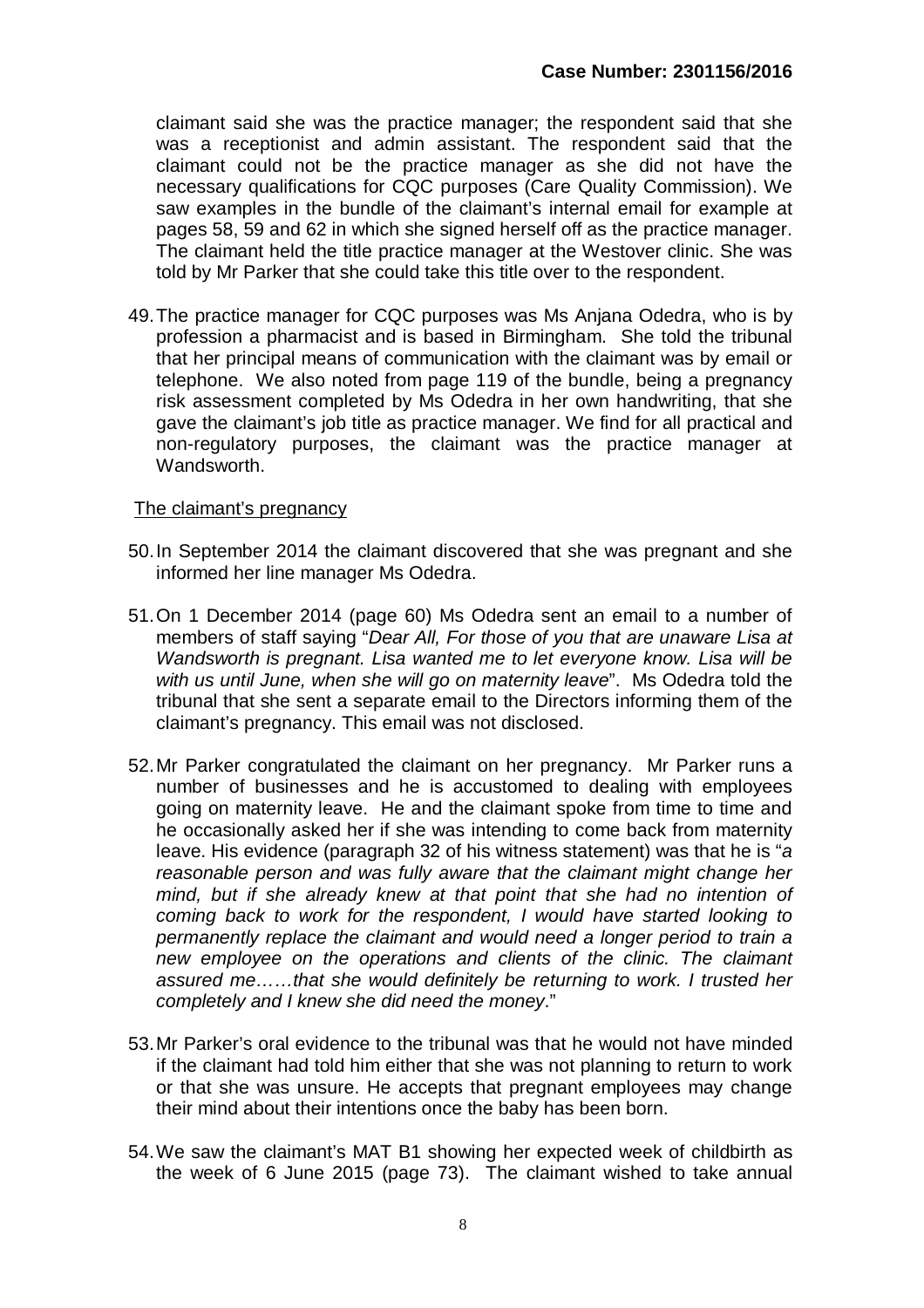leave during May 2015 prior to commencing her maternity leave. The respondent's leave year runs from April to March each year. The claimant was allowed to carry over some remaining annual leave from the 2014/2015 leave year into the 2015/16 leave year so she commenced a period of annual leave on Monday 27 April 2015. This leave ran to the commencement of her maternity leave in the week commencing Monday, 1 June 2015. Potentially therefore the claimant's period of maternity leave could run until the start of June 2016. It is not in dispute that the claimant's maternity leave commenced on 1 June 2015.

55.The respondent engaged Ms Louise Wright as maternity cover for the claimant. Ms Wright joined the respondent's employment before the claimant went on maternity leave in order to shadow her for a period of time. In addition, the claimant's pregnancy was complex and we saw the risk assessment at page 119 completed on 13 February 2015. It was clear in the light of this risk assessment that there was the potential for the claimant to be off sick and the respondent was therefore acting prudently in ensuring that Ms Wright was in place and able to cover if the claimant was absent from work earlier than anticipated. The claimant and Ms Wright got on well, they had previously worked together for the Westover clinic.

#### The overheard conversation

- 56.In about the middle of April 2015 one of the GPs at the Wandsworth clinic, Dr Katherine O'Brien, overheard a conversation between the claimant and Ms Wright. She heard the claimant talking about the commencement of her leave. As the claimant was taking annual leave prior to the commencement of her maternity leave she was due to be absent from Monday, 27 April 2015. This is a very small medical practice. Dr O'Brien works there part-time three days per week. Dr O'Brien realised from overhearing this conversation that the claimant was going on leave sooner than she expected. We find that this is because managers at the respondent had not informed Dr O'Brien that the claimant would be taking her annual leave prior to starting maternity leave on 1 June.
- 57.Dr O'Brien's oral evidence to the tribunal was as follows: *"What I realised from overhearing, that the time the claimant was going on maternity leave was sooner than I had anticipated and I remember standing there and thinking gosh that's not very long away and asking Louise if she was covering the maternity and Louise looking at me and saying no and I turned to Lisa and said when are you coming back and she shook her head and said I am not coming back and I thought, then I have no receptionist".*
- 58.Dr O'Brien reported this conversation initially to Ms Odedra and subsequently Mr Parker. Dr O'Brien told the tribunal that her priority was to ensure the running of the clinic. We find that her primary concern was a practical one, that there would be no receptionist in about 2 weeks' time; not that there was some sort of conspiracy going on. This primary concern was an entirely understandable one.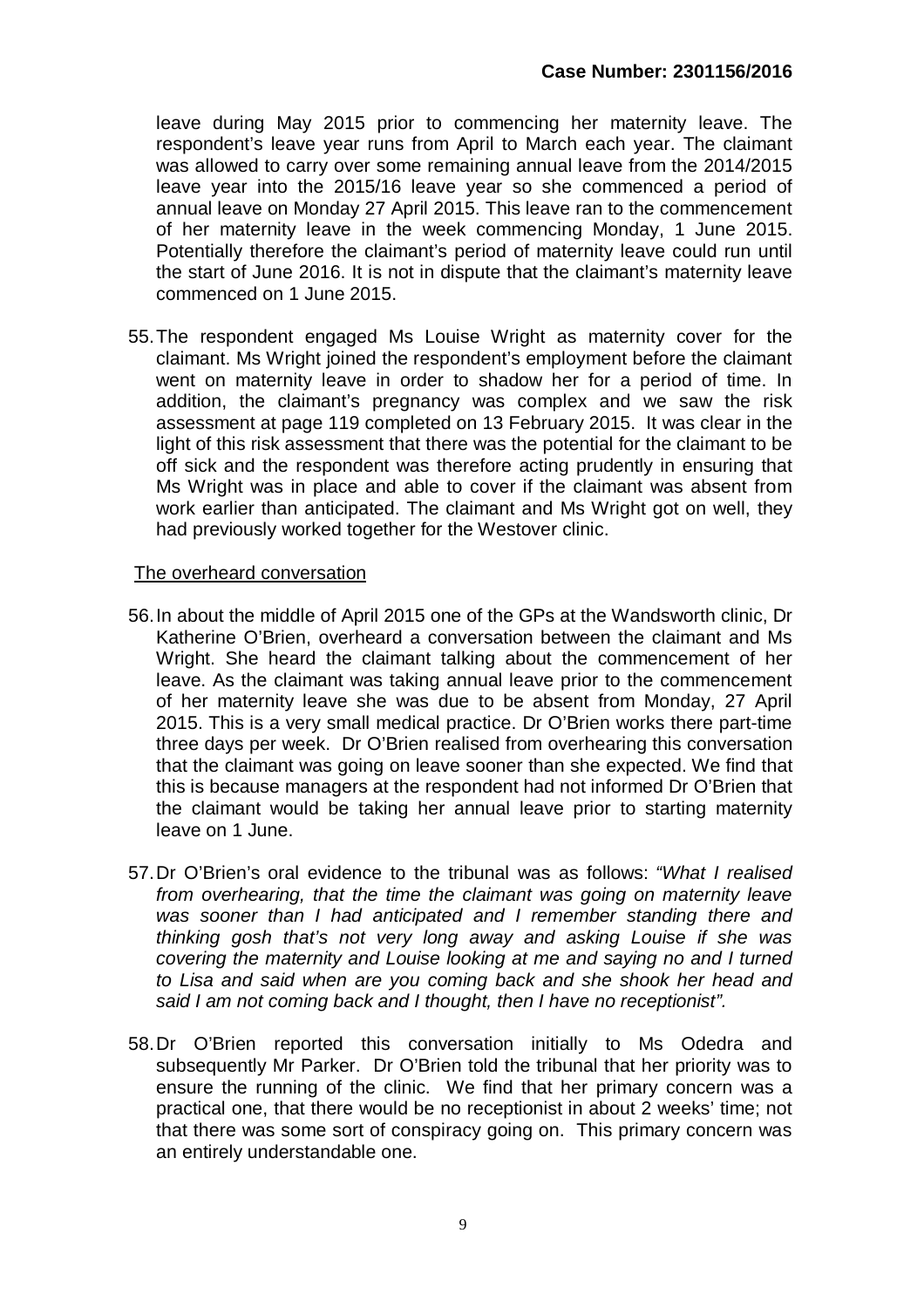- 59.Ms Odedra in any event reported the conversation to Mr Parker. Mr Parker's evidence was that Ms Odedra told him that Dr O'Brien had overheard a conversation about the claimant intending not to return to work following her maternity leave and "*plotting to leave the respondent in the lurch*". Mr Parker contacted Dr O'Brien who informed him that she had heard the claimant saying that she was not planning to return to work after her maternity leave. Mr Parker said that this directly contradicted what the claimant had told him.
- 60.In her oral evidence to the tribunal Dr O'Brien said that when she overheard the conversation she had a "*feeling*" that the claimant and Ms Wright were intending to "*leave the respondent in the lurch*" as a way of getting back at Mr Parker. Dr O'Brien confirmed that those actual words were not used and that this was simply "*a feeling*" which we find can only have been her own feeling.
- 61.Having received the report of this conversation Mr Parker decided to review the respondent's CCTV footage to observe the conversation for himself. As a GP clinic, the respondent has CCTV footage (with sound) for security reasons. There is signage advising of this. He viewed the CCTV footage at some point between 26 April and 1 May 2015 after work one evening.
- 62.The CCTV footage was not disclosed either to the tribunal or to anyone else other than Mr Parker. He is the only person who has viewed the CCTV footage. He is able to view this footage over his mobile phone and play back recordings within the last 160 days.

## Mr Parker's concerns about the claimant

- 63.From early 2015 Mr Parker had growing concerns about the claimant's performance and conduct. He thought she was constantly seeking to change her working times and that she was "playing off" Ms Odedra and himself against each other. There was a dispute as to whether Ms Odedra had agreed with the claimant that from September 2014 the claimant could leave work at 5:15pm in order to collect her daughter from school. The after-school club hours had changed and the claimant was notified of this in July 2014 and had shown the letter to Ms Odedra explaining that she would need to leave early. Ms Odedra said she gave occasional permission for the claimant to leave early. There was nothing in writing, such as an email, to show any such agreement.
- 64.We find that the agreements were verbal and the lack of documentation from the respondent gave rise to uncertainty. Leaving early was not a matter raised with the claimant from September 2014 onwards. Dr Spira's evidence was that he knew about the claimant leaving work early, but did nothing about it because he "*did not want to get the claimant into trouble*". He was unaware of any conversations the claimant had with Ms Odedra regarding her finish time.
- 65.We find that the claimant was frequently leaving at 5:15pm and had done so since September 2014 because she understood, rightly or wrongly, that she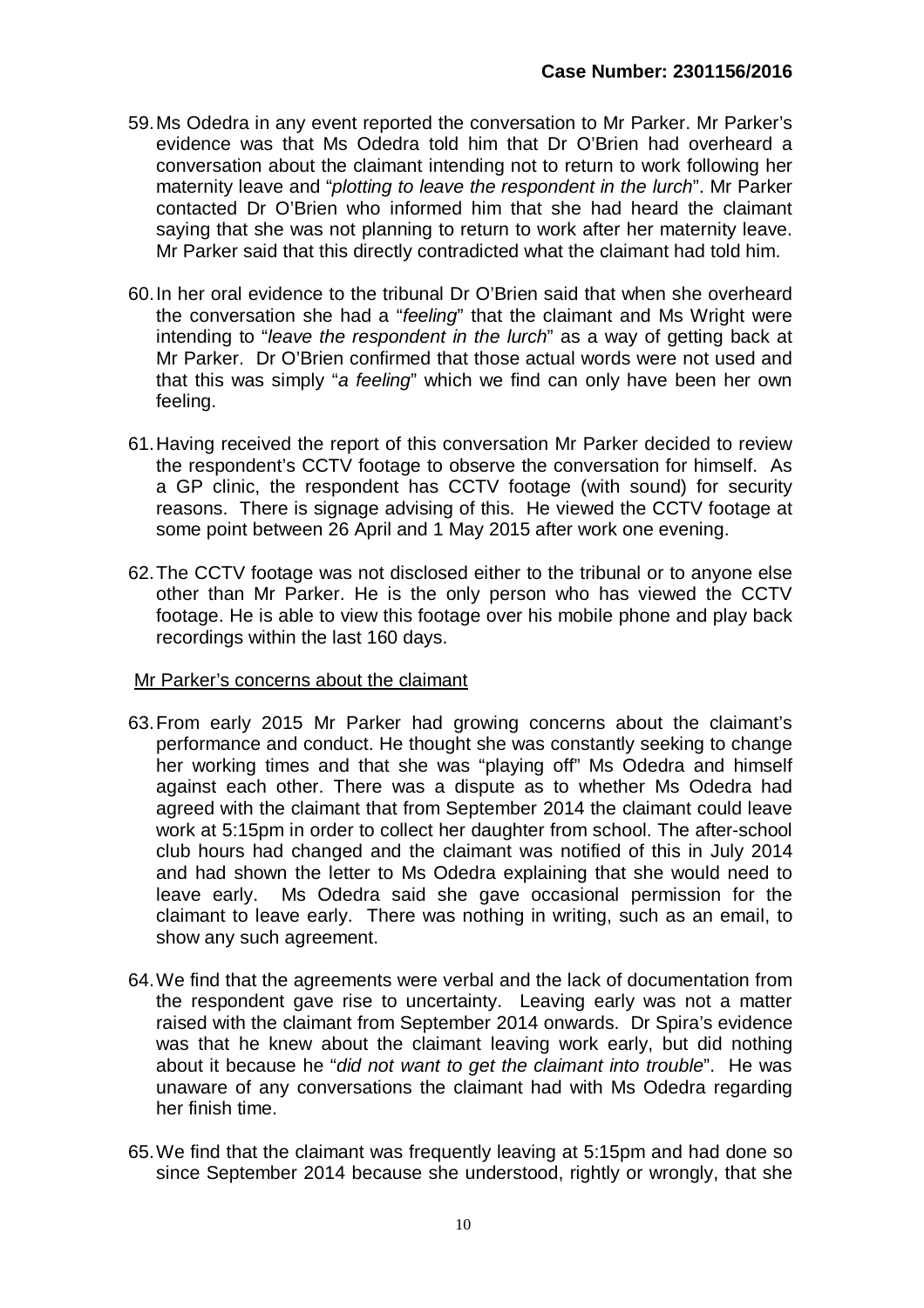had Ms Odedra's agreement. There was nothing documented by Ms Odedra to record any discussions with the claimant about her hours of work or leaving early. Ms Odedra is based in Birmingham and therefore did not have first-hand knowledge of the claimant's comings and goings.

- 66.Mr Parker said that a client had complained to him in April 2015 that they had tried to telephone the clinic during clinic hours but had no answer.
- 67.He was also concerned about the number of medical appointments the claimant was attending. It is not in dispute that the claimant had a very difficult pregnancy. This gave rise, inevitably, to a high number of antenatal appointments. The claimant had a yellow appointment book which set out antenatal appointments. She kept it with her at all times in case something happened to her whilst pregnant so that this information could be checked. Regrettably, this was not disclosed within these proceedings. There was no evidence that the respondent had at any time asked to see written confirmation of the antenatal appointments as they are entitled to do under section 55 of the Employment Rights Act. Had Mr Parker or Ms Odedra asked to see these appointment records, their concerns might have been allayed. Instead, Mr Parker thought she was, to use his words "*swinging the lead*".
- 68.Mr Parker's evidence was that he was suspicious that the claimant was not working her contractual hours and he felt that the claimant and Ms Wright were "*thick as thieves because they would plot to cover for each other".* He also took the view that the claimant was being "inconsistent" about her state of health when pregnant because she took a trip to New York. This is despite the New York trip taking place before the claimant became pregnant.
- 69.Mr Parker said that when he viewed the CCTV footage he was "devastated" to discover that the claimant had expressed to a colleague an intention not to return to work. He said at paragraph 48 of his witness statement "*to lie directly to my face, claiming she would be coming back to work when she had no intention to, made me feel hurt and betrayed. I felt the claimant was dishonest with me because, if she had been truthful, the respondent would have been less inclined to allow her to take advantage of the situation*". He said he completely lost confidence in her.

#### The events leading to the termination of the claimant's employment

- 70.On the last day of the month, Thursday, 30 April 2015 the claimant noticed that she had not been paid, her pay had been delayed and she therefore telephoned the receptionist at the Brompton Cross clinic who told her that they had been paid. The claimant therefore asked to speak to Mr Parker.
- 71.As a result of the claimant's conversation with Mr Parker on 1 May 2015 she wrote to him, the letter was at pages 75-76. The entirety of the letter is not replicated here. The claimant said:

*I'm officially writing to you following a disturbing telephone conversation with you today concerning my wages. I'm usually paid on the last day of each month but as I stated to you today (30/04/2015) it was noted*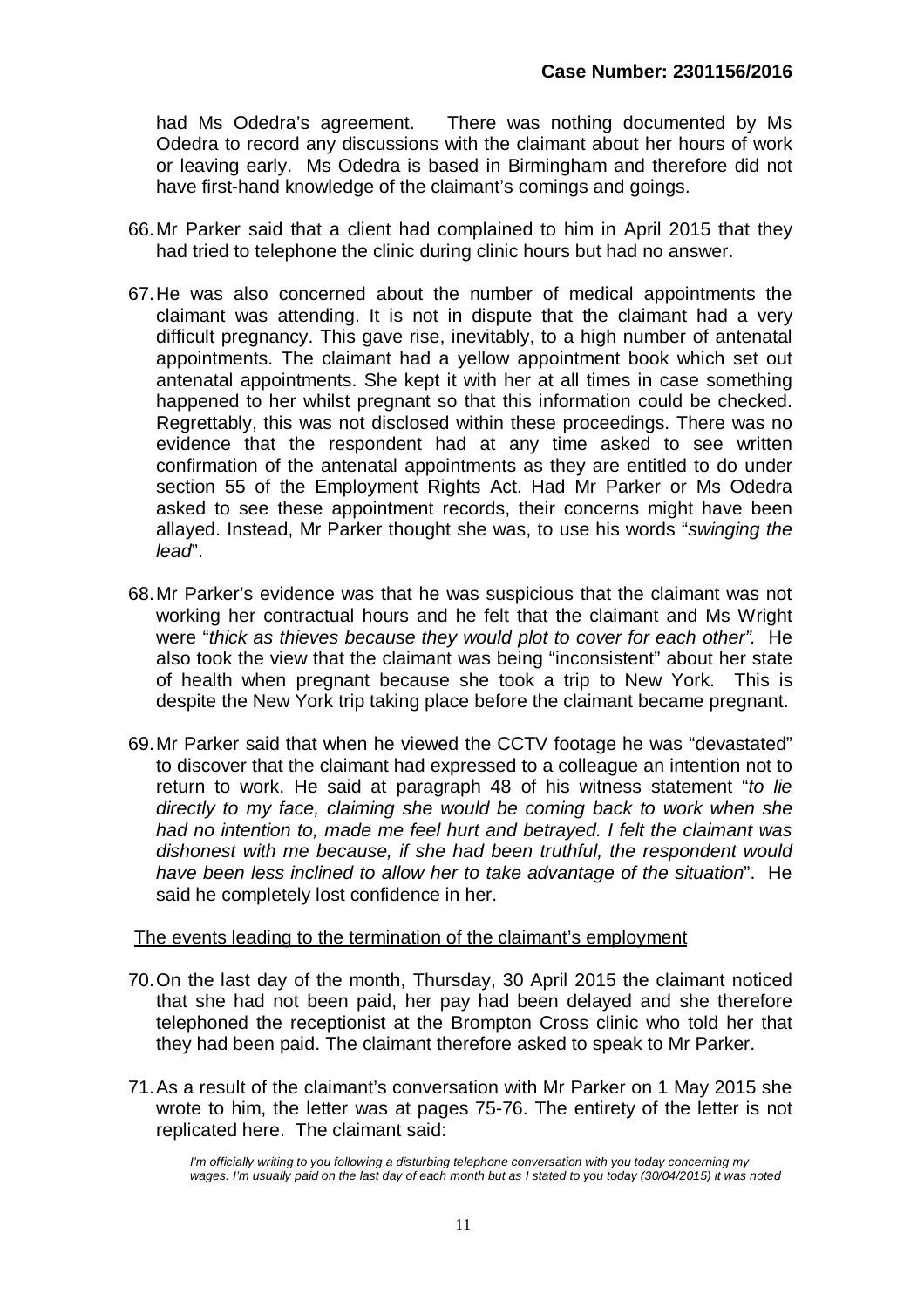*that I was not paid. In discussion with you as to why my payment had not been made at the usual time/date, your response was that I will not be receiving my usual payment as my payments will now change due to my maternity leave starting. I would like to take this opportunity again to remind you that you had verbally agreed*  to me taking my holidays prior to my maternity leave. This was in the form of five days (holiday) owed to me *from 2014 and 20 days (holiday) due to me for 2015. Collectively my holidays taken in bulk was to begin from 27/04/2015 and end on 28/05/2015, whereby my maternity would start on 01/06/2015. Therefore I should have been paid as usual at the end of this month and also at the end of the following month (May 2015) as these are deemed holidays and are NOT maternity.*

*I had sent you an email, with Gerard Barnes and Anjana Odedra on 8 April 2015 at 16:33pm to confirm this is how I would like to move forward. I had also sent you another email on 15 April 2015 with Gerard Barnes and Anjana Odedra at 12:14pm stating that I had still not had an official response, however we managed to speak briefly whereby you confirmed that these dates were acceptable. However it was during our telephone conversation at 6pm today, that you informed me that this will not be the case as you had accused me of "conspiring" with my colleague Louise Wright and that I had no intention of "coming back" and furthermore that you had been listening to my conversation over the last few weeks (without my knowledge) via the security camera installed in the clinic.*

*………. You had asked me if I wanted to return previously, I had told you yes, but you have now made me feel* anxious, hurt and uncertain about my job at the clinic and utterly disappointed with the way I've been unfairly *treated. I feel you have pushed me out and as you said today on the phone, you do not care what I do. So where does this leave me? I have worked consistently hard for your company and have tried my hardest to continue to push the company in a direction of growth. I have always had a good relationship with all my colleagues and have shown respect to everyone I work with.*

- 72.Mr Parker did not agree entirely with the record of the call as set out in the claimant's 1 May letter but he did agree that it reflects some of the points they discussed. He does not agree for example that he was rude, aggressive or hostile. During the conversation he told the claimant about the CCTV evidence and said that it disclosed that she had been lying about returning to work and that she was not working her contracted hours and that she was "*conspiring with Ms Wright to desert the respondent and leave it in the lurch".*
- 73.Mr Parker's evidence was that he told the claimant there was enough evidence against her to dismiss her for gross misconduct. He said at paragraph 54 of his witness statement that he told the claimant he would not put her through disciplinary proceedings which would "*likely result in the termination of her employment for gross misconduct".* We find that Mr Parker did not dismiss the claimant during that telephone conversation. He raised with her matters which he considered could result in the termination of her employment.
- 74.The respondent conceded in submissions (paragraph 63) that no procedure was followed as outlined in the ACAS Code. Both Ms Odedra and Mr Parker were aware of the existence of the ACAS Code but they did not know what it said.
- 75.The respondent submitted that the process followed was "unconventional" and that Mr Parker did carry out an investigation. He did his own investigation, he made up his mind without any input from the claimant, there was no hearing, there was no advance notice of the charges, there was no opportunity for her to state her case or respond to the charges against her. The respondent says that this was because they did not wish to put the claimant as a pregnant employee through a disciplinary hearing.
- 76.Mr Parker replied to the claimant's 1 May letter on 7 May 2015 with a letter headed without prejudice, save as to costs. Privilege was clearly waived in relation to this letter. Mr Parker said as follows (pages 77-78):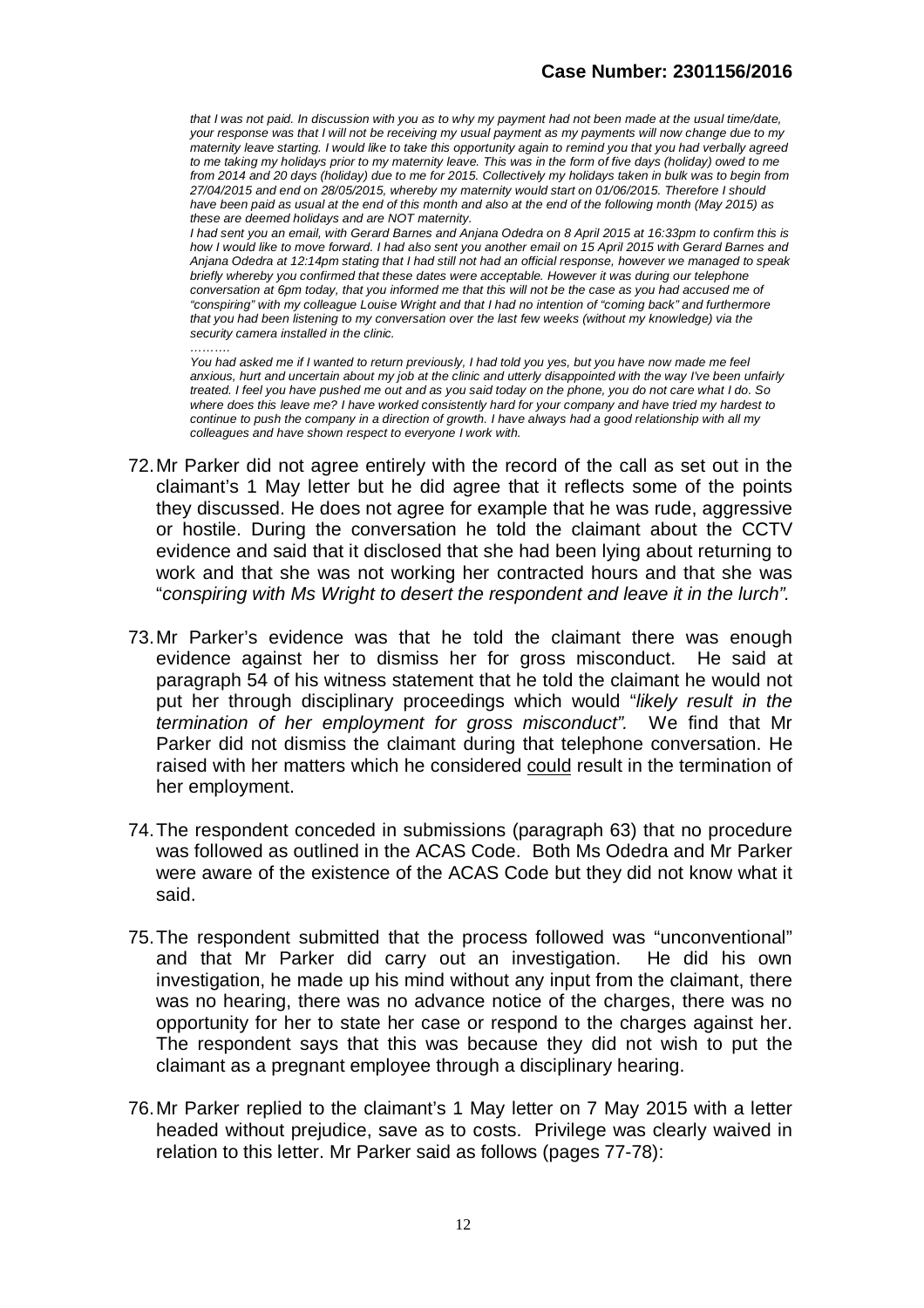*Dear Ms Narine*

*Following your departure on Maternity 26 April 2015, matters of come to my attention as to your inappropriate behaviour.*

*You have always been aware that both of the clinics are protected by CCTV which records sound and vision. It has infra-red night vision for hours of darkness and data is automatically stored and held for up to 4 months electronically. This facility is for the benefit of staff well-being/security, patient protection and for insurance purposes. We only access the system in the event of an issue of concern.*

*You and your colleague gave rise to concern following conversations overheard by a company GP. You were clearly heard to be talking to a colleague about leaving the company and the manner in which they intended to walk out without giving notice. You also were guilty of comments that you had no intention of coming back*  to working at the Smart Clinics, after your maternity leave is completed. Since that information came to light, *the electronic recordings have been examined. We now clearly have in our possession evidence confirming your complete and utter lack of integrity. You and your colleague of clearly been abusing your position to the*  extent that you have been covering for each other for periods of unauthorised absence. You have clearly not been carrying out the work you have been paid for and generally abusing the trust and position you were *given.*

*However, my personal disappointment is something I intend to put to one side. I am disappointed in your ultimate behaviour and comments you have made subsequently. I intend to move on, on the basis that you accept that your employment with Smart Medical ended on 26 April 2015. Your maternity pay should be something you can receive from the Government. I will check whether or not your employment termination the benefit of Maternity pay can apply at the end of what you were originally entitled to.*

*This will be done on a without prejudice basis and subject to legal confirmation. Your total lack of respect for the trust and support of the company has given you, is a matter for your own conscience. It is clear to the directors of the company that you have been using the company for your own benefit to ensure you receive maternity pay.*

*Should you agree to it, please come back to me in writing if you want to end matters at this point. If you do not I will hand the matter over to our specialist employment lawyers to let them deal with the matter moving forward.*

*You have refused to give back your keys, which has resulted in the need to have the locks changed and new alarm codes set up during the bank holiday weekend. I reserve the right to recover these costs should matters not conclude to both of our mutual satisfaction. I look forward to hearing from you.*

*Mike Parker Chairman*

- 77.We find based on the final paragraph of Mr Parker's letter that the respondent had access to specialist employment law advice.
- 78.The claimant was concerned about the content of this letter. She therefore took advice from the Citizens' Advice Bureau. They told her to make it clear that she had not resigned and that she was still employed. The claimant replied to Mr Parker and copied Ms Odedra on 12 June 2015 as follows (page 79):

*Dear Mr Parker This is to confirm I have not handed in my resignation and I am still employed by The Smart Clinics. I have been asked by HMRC Revenue to provide them with my P60 for the end of year tax for 2014 – 2015, which I*  have not received from the Smart Clinic as yet, they have also requested for my maternity payment *breakdown for the ongoing future to go on their system. I have received my first maternity pay from the smart clinics in May. Regards Lisa Narine*

- 79.We find that the claimant did not agree to the terms set out in Mr Parker's 7 May letter. It clearly stated that should she agree, she was to come back to him in writing. She responded in writing but not with an agreement to Mr Parker's proposals.
- 80.Mr Parker did not reply to the claimant's 12 June email. He did not remember seeing it but did not deny that it was sent to him because he receives a very high volume of emails. We find that it was sent to him by the claimant.
- 81.On 23 July 2015 the claimant again complained to Mr Parker about a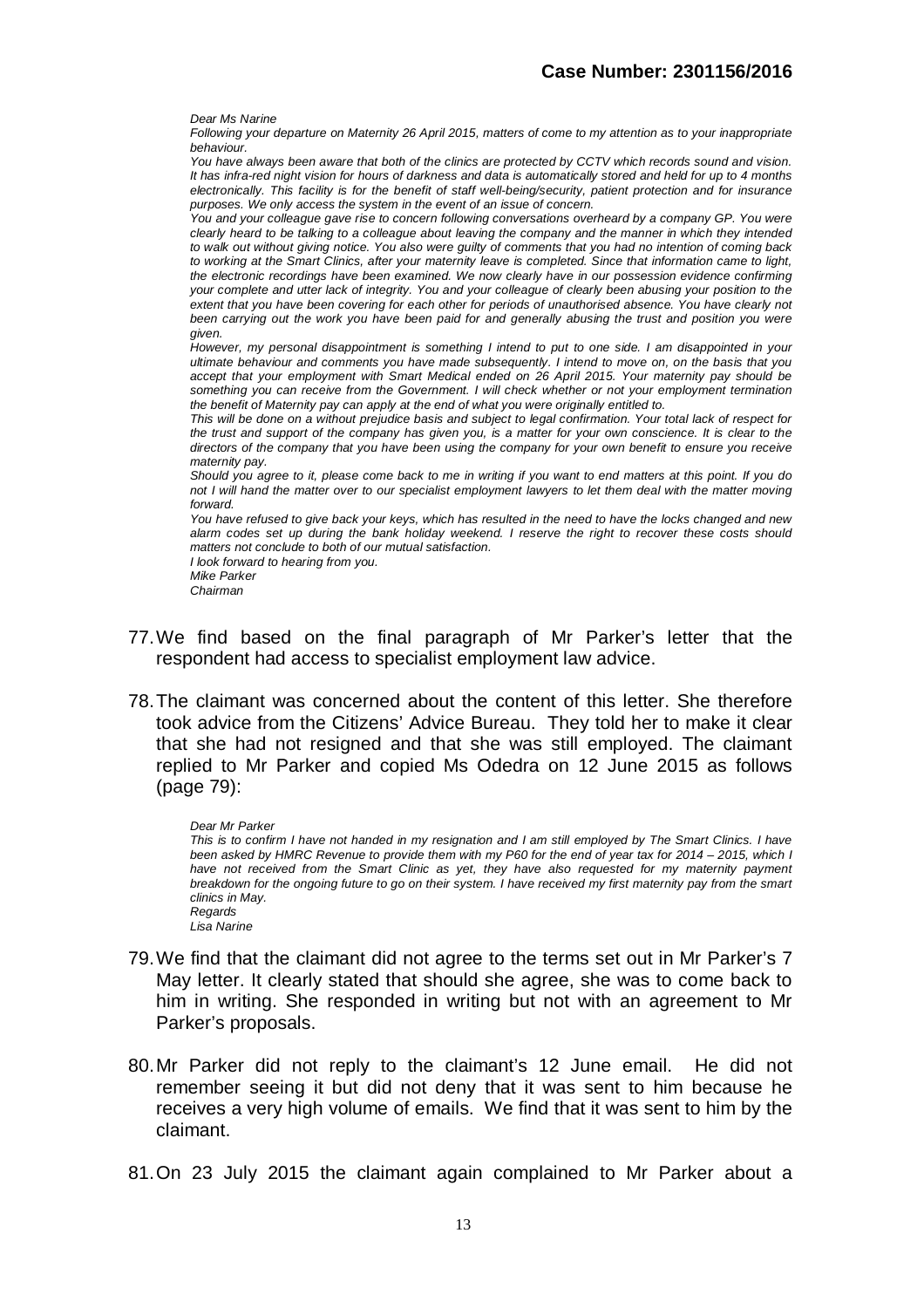deduction of £150 from her wages. She said she was notified by a white sticky note attached to her wage slips saying it was taken as payment for a replacement lock at the clinic. And this does not form part of any issue in relation to these proceedings. The claimant went on to say (page 80) *"Because of the continuous acts of victimization towards me, I have been given no choice but to seek legal advice during a time when I should be focused on the birth of my baby."* 

- 82.The claimant gave birth on 22 June 2015. The claimant informed the following individuals at the respondent of the birth: Ms Margaret Davies, a member of the admin team, Dr David Smart and Dr Moushumi Barruah. The claimant also informed Dr Katherine O'Brien by Whatsapp message but said that Dr O'Brien did not pick up the message as she could tell from the blue ticks that appear when a message on that system has been read.
- 83.The claimant did not hear any further from the respondent until 16 March 2016 when she received her P45. The P45 was at page 97 of the bundle, showing the claimant's leaving date is 31 January 2016 and the date of having been completed by the respondent as 17 February 2016. It was put to the claimant that she received it in February 2016. She was adamant that she did not and that her email of 16 March 2016 was sent on the day that she received her P45 in the post. There was no covering letter.
- 84.The claimant sent an email to Mr Parker at 17:15 hours on 16 March (page 81) as follows:

*Dear Mr Parker I've received my P45 in the post. Could you please send an explanation in writing as to why I have been sent this. If I do not hear back from you in the next couple of weeks I will assume i have been formally dismissed. Lisa Narine*

85.We find based on the claimant's evidence, both orally and based on the email above, that she received it on 16 March 2016. We find that it was a surprise to receive it and that is why she emailed on the same day to ask why it had been sent. It showed a termination date of 31 January 2016. We find it was understandable that she wished to query why it had been sent.

#### 86.Mr Parker replied on 24 March 2016, page 82:

*Dear Lisa*

*You have received your P45 in the post as you have made no attempts to contact me regarding a potential date to come back to work. Furthermore, during your maternity leave you have not expressed any interest in coming back to work following the situation which took place prior to you going on maternity leave. For the avoidance of doubt your conduct and behaviour prior to your maternity leave was totally inappropriate and unacceptable behaviour which would have resulted in instant dismissal. Because of your health situation I chose not to cause you any further stress at that time. Instead I allowed you to go on maternity leave which has now come to an end in terms of what the government scheme permits. In the light of previous events and your total lack of expressions to return to work, your employment is deemed terminated. In my submission, you have been treated more than fairly and if you wish to challenge that, that is your prerogative.*

*As one final gesture I am prepared to give you a reference to any new employer, should it be required, something which in the light of your behaviour before your maternity leave, I would not ordinarily do. This matter is as far as I am concerned, closed, other than potentially, your reference. Kind regards*

*Mike Parker*

*Chairman*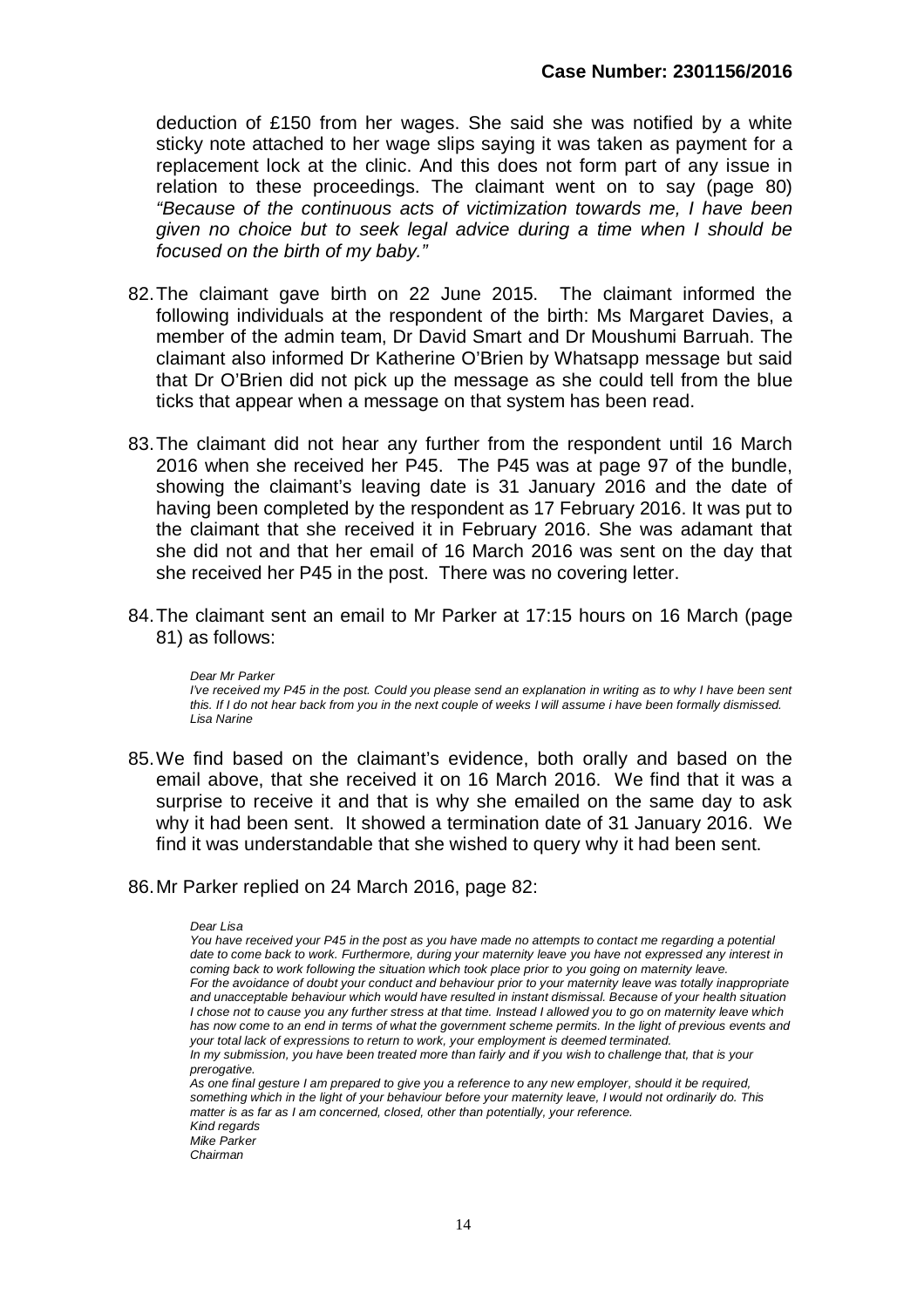87.The claimant commenced Early Conciliation on 28 April 2016.

#### **The relevant law**

88.Section 97 of the Employment Rights Act 1996 provides that:

*(1) Subject to the following provisions of this section, in this Part "the effective date of termination"—*

*(a) in relation to an employee whose contract of employment is terminated by notice, whether given by his employer or by the employee, means the date on which the notice expires,*

*(b) in relation to an employee whose contract of employment is terminated without notice, means the date on which the termination takes effect*

- 89.Section 98(4) of the Employment Rights Act 1996 provides that the determination of the question whether the dismissal is fair or unfair (having regard to the reason shown by the employer) – (a) depends on whether in the circumstances (including the size and administrative resources of the employer's undertaking) the employer acted reasonably or unreasonably in treating it as a sufficient reason for dismissing the employee and (b) shall be determined in accordance with equity and the substantial merits of the case.
- 90.The leading case of *British Home Stores Ltd v Burchell 1978 IRLR 379* sets out three elements for a fair conduct dismissal. First, there must be established by the employer the fact of the belief by the employer in the guilt of the employee in relation to that misconduct. Second, it must be shown that the employer had in its mind reasonable grounds upon which to sustain that belief. And third, the employer at the stage at which he formed that belief on those grounds, must have carried out as much investigation into the matter as was reasonable in all the circumstances of the case.
- 91.Under section 99 of the Employment Rights Act 1996 an employee who is dismissed shall be regarded as unfairly dismissed if the reason or principal reason for the dismissal is pregnancy, childbirth or maternity. If we find that this was the reason, it is an automatically unfair dismissal.
- 92.In *Gisda Cyf v Barratt 2010 ICR 1475 (SC)* Lord Kerr said at paragraph 41 of the judgment *"it is not difficult to conclude that the well established rule that an employee is entitled either to be informed or at least to have the reasonable chance of finding out that he has been dismissed before time begins to run against him is firmly anchored to the overall objective of the legislation".*
- 93.Section 18 of the Equality Act 2010 deals with pregnancy and maternity discrimination:

*(1) This section has effect for the purposes of the application of Part 5 (work) to the protected characteristic of pregnancy and maternity.*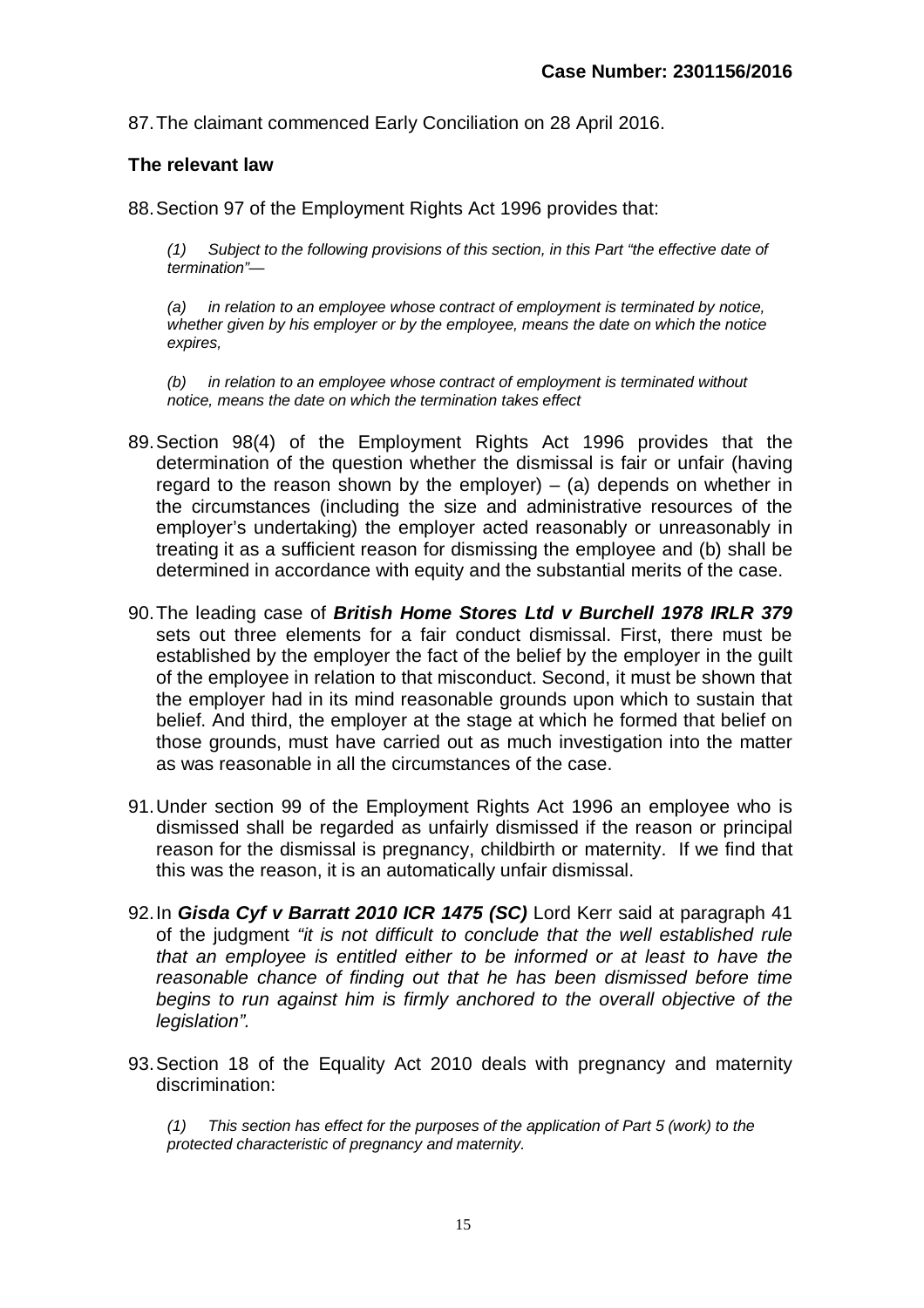*(2) A person (A) discriminates against a woman if, in the protected period in relation to a pregnancy of hers, A treats her unfavourably—*

- *(a) because of the pregnancy, or*
- *(b) because of illness suffered by her as a result of it.*

*(3) A person (A) discriminates against a woman if A treats her unfavourably because she is on compulsory maternity leave.*

*(4) A person (A) discriminates against a woman if A treats her unfavourably because she is exercising or seeking to exercise, or has exercised or sought to exercise, the right to ordinary or additional maternity leave.*

94.A pregnant employee has an automatic right to return to work following maternity leave and it is to be assumed that she will do so unless she says so otherwise. A woman returning from work at the end of her statutory maternity leave does not need to give notice of her intention to return. She can exercise the right by attending work at the end of the 52-week period. Notice provisions apply if she wishes to return earlier than the end of the maternity leave period.

#### **Conclusions**

#### The effective date of termination

- 95.We deal firstly with the matter of the effective date of termination. The respondent submitted that it was at least arguable that the dismissal took place on or around 27 April 2015, some 14 months before the claim was lodged. We have found above that Mr Parker did not dismiss the claimant during the telephone conversation on 1 May 2015 retrospectively or otherwise. Thereafter, he wrote to her on 7 May 2015. That letter did not operate so as to terminate the claimant's contract of employment. He put a proposal to her that her employment could terminate at the end of the period of her maternity pay and he said he would check whether this could apply. He also said that this would be done "subject to legal confirmation". He also asked the claimant to come back to him in writing if she agreed. She did not do so. The claimant was not dismissed via the letter of 7 May 2015.
- 96.There was no agreement from the claimant that her employment would terminate at the end of her maternity pay on 31 January 2016. On the contrary in her email of 12 June 2015 she made it clear that she was still employed by the respondent. We find that the claimant's employment did not terminate on 31 January 2016.
- 97.The claimant received her P45 on 16 March 2016. We find that she received it on that date and understandably she was surprised to receive it and wished to query it. It could have been sent in error. The sending of the P45 did not in these circumstances make it clear to the claimant that her employment had been terminated.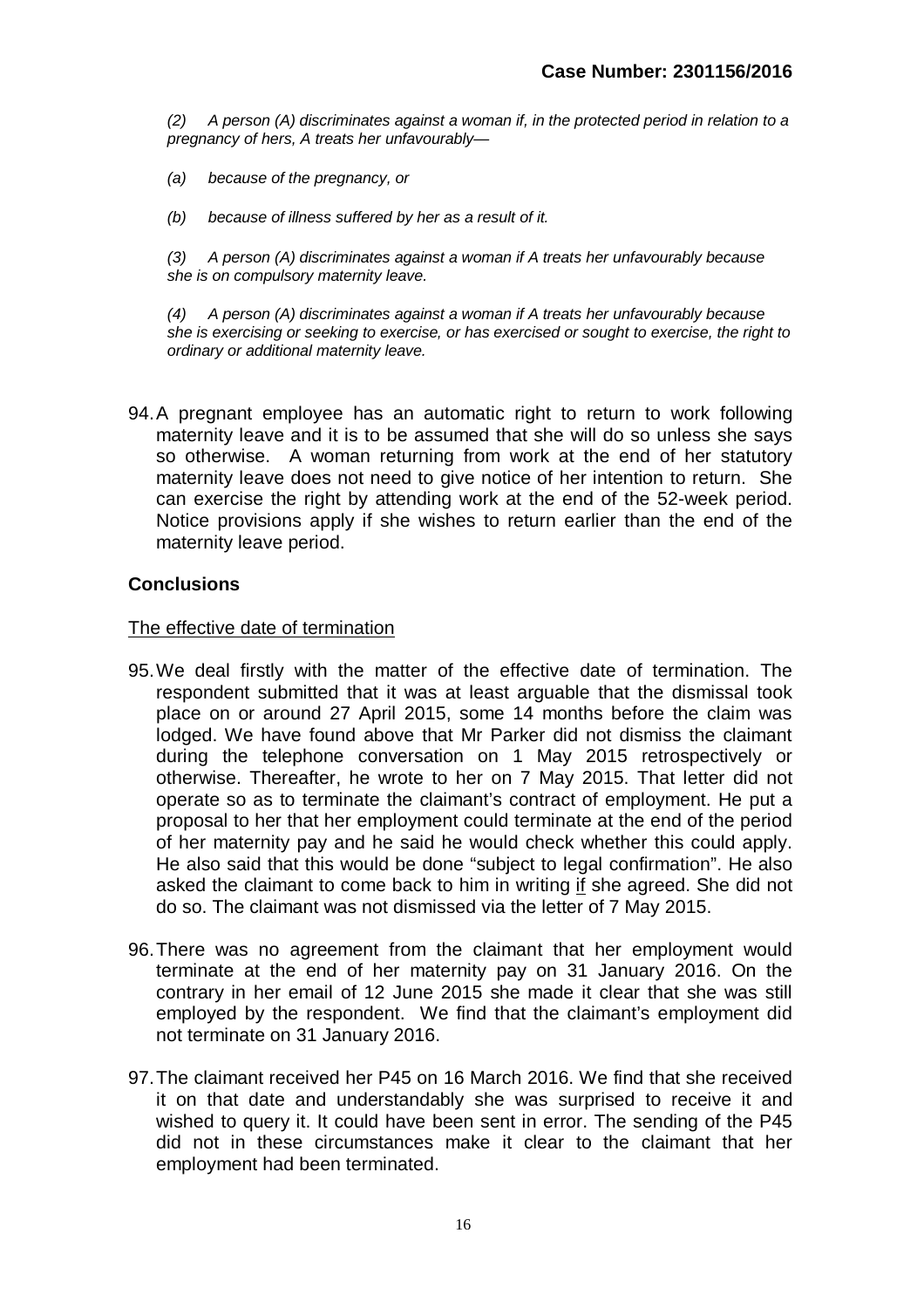98.It was only upon receiving Mr Parker's reply of 24 March 2016 that it became clear to the claimant with the words "*in the light of previous events and your total lack or expressions to return to work, your employment is deemed terminated*" that her employment was terminated. We find that the effective date of termination was 24 March 2016. The claim is within time, the ET1 having been presented on 14 June 2016. The claimant had 2.5 years service at the effective date of termination.

#### Ordinary unfair dismissal – section 98 ERA

- 99.It is not in dispute that the respondent followed no process prior to dismissing the claimant. We have found above that Mr Parker had made up his mind in advance without any input from the claimant, there was no hearing, there was no advance notice of the charges, there was no opportunity for her to state her case or respond to the charges against her. The respondent says that this was because they did not wish to put the claimant as a pregnant employee through a disciplinary hearing. There is absolutely no reason why, had the respondent wished to take disciplinary action against the claimant, that this could not have waited until her return from maternity leave and given her a proper opportunity to answer the disciplinary case against her.
- 100. Due to the lack of any fair procedure, it is our inevitable conclusion that the claim for ordinary unfair dismissal succeeds.

#### The reason for dismissal

- 101. There were a variety of reasons given by Mr Parker for dismissing the claimant. We have considered whether the reason was related to her pregnancy or her maternity leave.
- 102. It is not in dispute that the claimant had a difficult pregnancy and she needed more than a standard amount of time off for antenatal appointments. Mr Parker took the view that the claimant was swinging the lead. No-one at the respondent had checked or asked for confirmation of the antenatal appointments.
- 103. The matter of the claimant's alleged dishonesty related entirely to her representations about her intention to return to work from maternity leave. In the 24 March 2016 email which we have found was operative to terminate the claimant's employment Mr Parker said that the claimant had received her P45 because she had made no attempt to contact him regarding a return to work date. There was no obligation upon her to do so. He also said that during her maternity leave she had not expressed any interest in coming back to work following the situation which took place prior to her going on maternity leave.
- 104. The claimant was not obliged during her maternity leave to express interest in coming back to work. This was her statutory right.
- 105. In submissions the respondent said that Mr Parker relies on the reason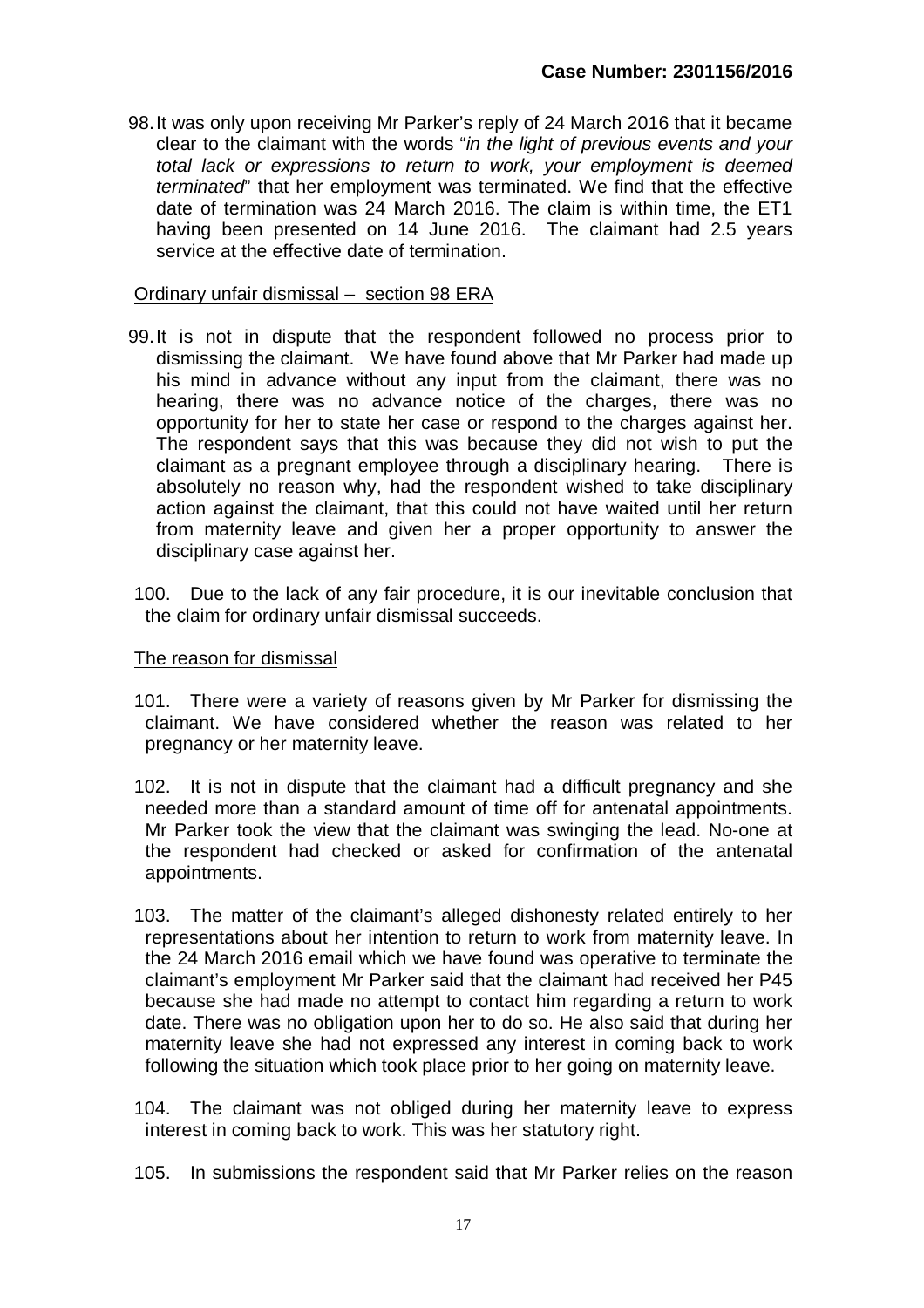for dismissal being that the claimant was lying to him and he had discovered her in her lie; she had betrayed the respondent's trust. This alleged lie was about her return to work from maternity leave.

- 106. We have no hesitation in finding that the reason for dismissal was related to the claimant's pregnancy and maternity leave. Mr Parker thought the claimant was swinging the lead when she took time off and he considered that the claimant was a dishonest liar because she had indicated to him that she intended to exercise her right return to work from maternity leave but in other conversations had said that she might not. These conversations took place in April 2015 some 14 months before she could have exercised her right to return to work at the latest opportunity. A person's circumstances can change dramatically in a period of 14 months and Mr Parker himself acknowledged that women can change their mind following the birth about whether they wish to return to work or not. He chose to alight upon a conversation that the claimant had with a close colleague with whom she was friendly, a personal conversation, and deem this an act of dishonesty amounting to gross misconduct. It was not. A conversation with a close colleague and friend is not the same as giving formal notice to her employer of her intentions. The claimant was entitled to keep her options open in her dealings with the respondent.
- 107. Mr Parker also said in his 7 May letter that the claimant was "guilty of comments that [she] had no intention of coming back to working at the Smart Clinics" (our underlining).
- 108. The reason for dismissal was entirely connected with the claimant's representations about her plans to return to work following maternity leave. The claim for automatically unfair dismissal therefore succeeds.

## Pregnancy/maternity discrimination

- 109. Dismissal is an act of unfavourable treatment. We have considered whether that unfavourable treatment was because of the claimant's pregnancy or because of a pregnancy-related illness or that she was exercising or seeking to exercise her right to maternity leave.
- 110. We find that the dismissal was for all three of these reasons. We have set out above our findings as to the reason for dismissal. Given our findings of fact there is no question in our minds that the burden of proof passed to the respondent to explain that the reason for dismissal and we have found that it was an unlawful under section 18. We have also found that Mr Parker was unhappy about the amount of time off the claimant was taking and at his view that she was swinging the lead. No proper investigation had ever been carried out in relation to the amount of or reasons for her time off.
- 111. The claim for pregnancy/maternity discrimination also succeeds.
- 112. We appreciate that small employers cannot be experts in every field. Mr Parker runs a number of businesses so his experience is wider than just the